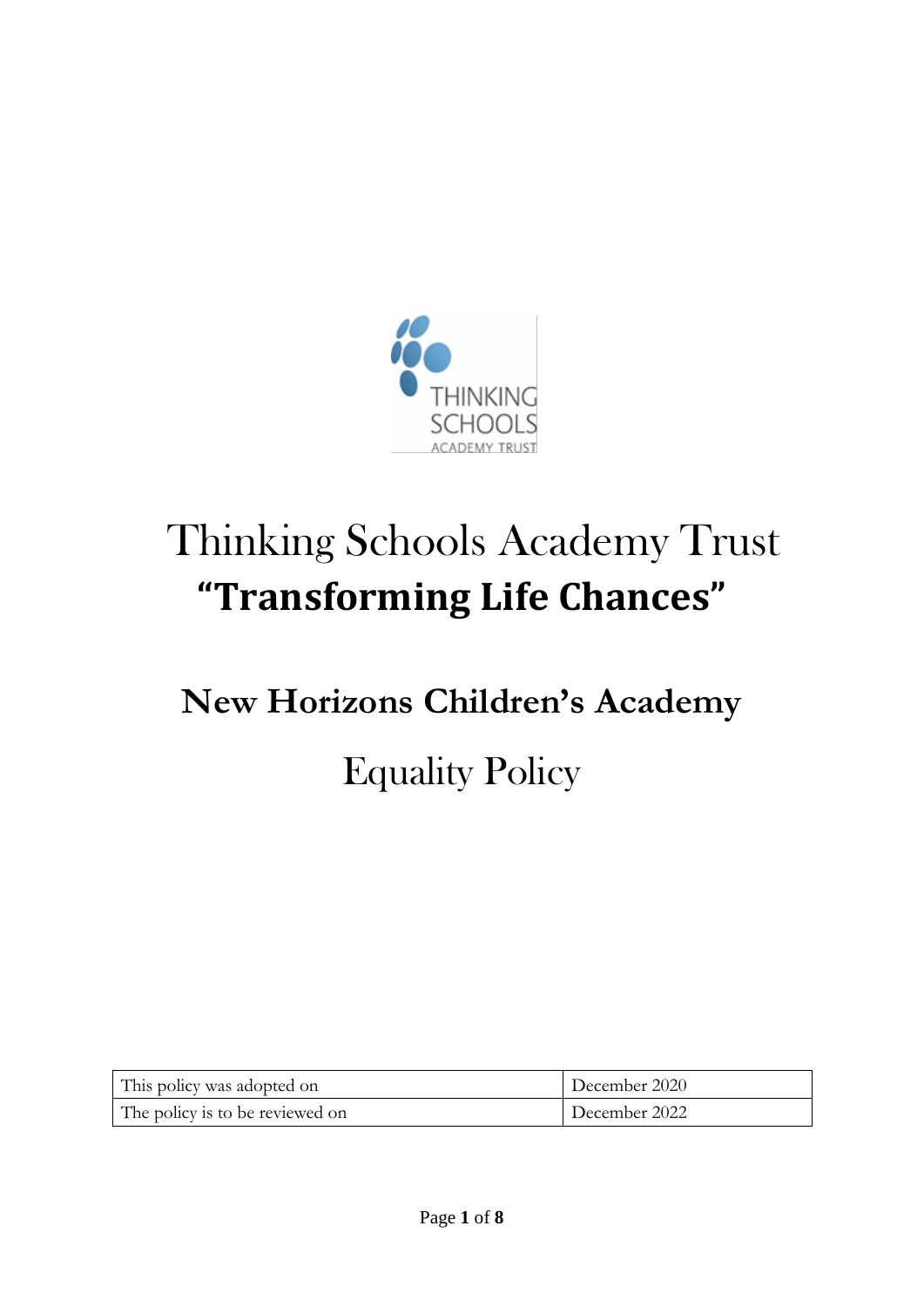#### **1. Introduction**

The Academy's within the Thinking Schools Academy Trust are inclusive and focus on the wellbeing and progress of every child. They view all members of the community as equal.

The Trust believes that the Equality Act provides a framework to support our commitment to valuing diversity, tackling discrimination, promoting equality and fostering good relationships between people. It also ensures that we continue to tackle issues of disadvantage and underachievement of different groups.

This Policy sets out how the Trust and New Horizons Children's Academy meet the two specific duties with in the Equality to act.

The Public Sector Equality Duty to:

o Eliminate unlawful discrimination, harassment and victimisation o Advance equality of opportunity between different groups o Foster good relations between different groups

Two Specific Duties:

- o To publish information to show compliance with equality duty
- o Publish Equality objectives at least every 4 years, which are specific and measurable.

#### **2. Adoption**

This procedure was adopted by the Governing Body on 10<sup>th</sup> September 2015 and supersedes any previous Equality Policy.

This policy will be reviewed by the Governing Body every 4 years or earlier if there is a need. The School Actions (Section 6) and School Objectives (Section7) will be reviewed annually.

#### **3. Thinking Schools Academy Trust 6 Principles**

#### **Principle 1: All learners are of equal value**

• Whether or not they are disabled, whatever their ethnicity, culture, religious affiliation, national origin, national status, gender or sexual orientation

#### **Principle 2: We recognise and respect diversity**

• Disability, so that reasonable adjustments are made

• Ethnicity, so that different cultural backgrounds and experiences of prejudice are recognised

• Gender, so that the different needs and experiences of girls and boys, women and men are recognised.

#### **Principle 3: We foster positive attitudes and relationships, and a shared sense of cohesion and belonging**

• Positive attitudes towards disabled people, good relations between disabled and nondisabled people, and an absence of harassment of disabled people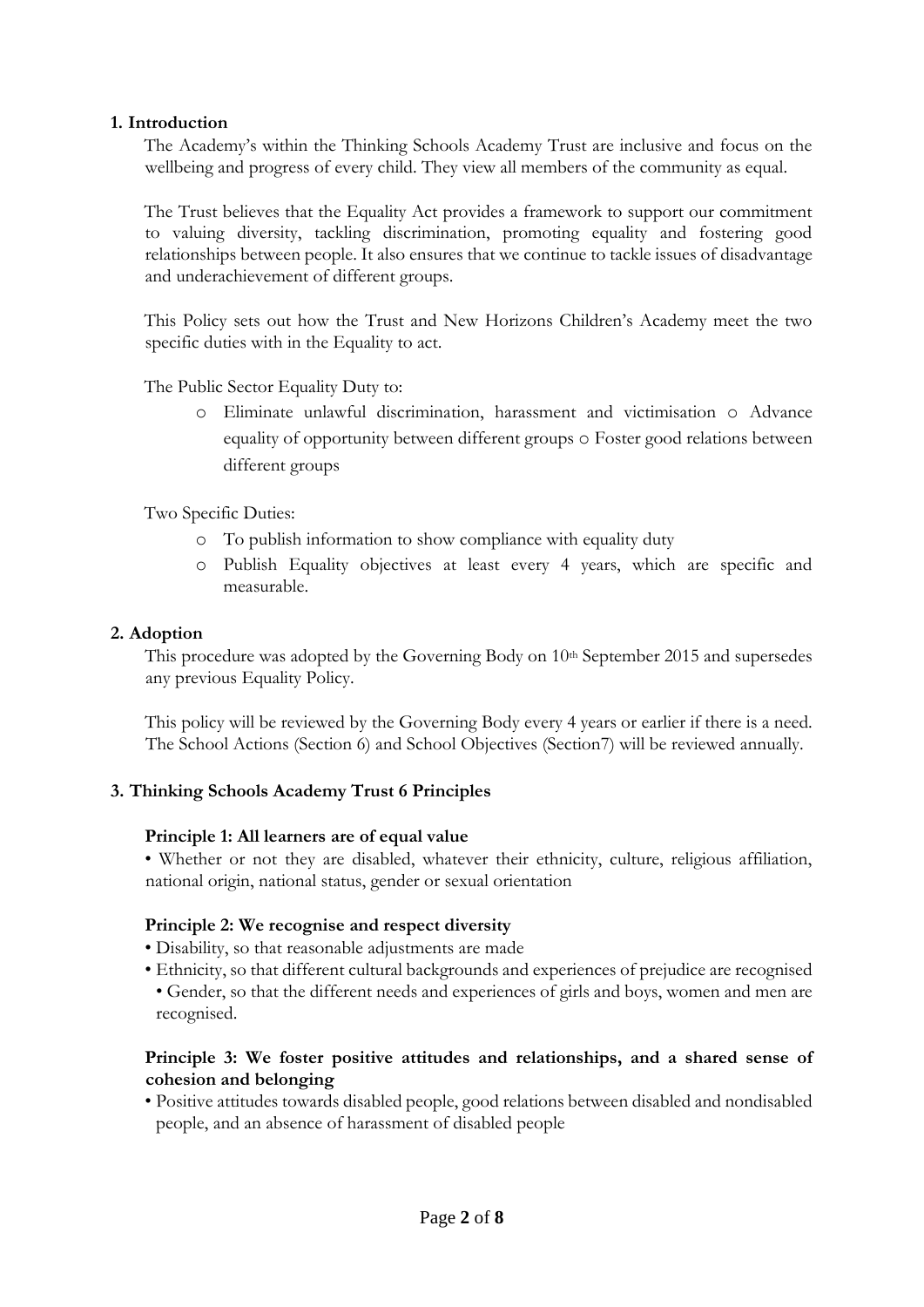- Positive interaction, good relations and dialogue between groups and communities different from each other in terms of ethnicity, culture, religious affiliation, national origin or national status, and an absence of prejudice-related bullying and incidents
- Mutual respect and good relations between boys and girls, women and men, and an absence of sexual harassment

#### **Principle 4: Policies and procedures should benefit all employees and potential employees, for example in recruitment and promotion, and in continuing professional development:**

• Whether or not they are disabled, whatever their ethnicity, culture, religious affiliation, national origin, national status, gender or sexual orientation

#### **Principle 5: We aim to reduce and remove inequalities and barriers that already exist, and take opportunities to maximise positive impacts by reducing and removing inequalities and barriers that may already exist between:**

- Disabled and non-disabled people
- People of different ethnic, cultural and religious backgrounds
- Girls and boys, women and men and LGBT

**Principle 6: We intend that our policies and activities should benefit society as a whole, both locally and nationally, by fostering greater social cohesion, and greater participation in public life of:** • Disabled people as well as non-disabled

• People of a wide range of ethnic, cultural and religious backgrounds

• Both women and men, girls and boys and LGBT

#### **4. Equality Statement**

a) In accordance with Trust and Academy ethos and values we respect the equal human rights of all our students, educate them about equality and respect the equal rights of our staff and other members of the school community.

b) We assess ("Equality Impact Assessment") our school practices, policies, procedures and provision and implement all necessary resulting actions in relation to: ethnicity, religion or belief, socio-economic background, gender and gender identity, disability, sexual orientation, and age.

c) We promote community cohesion at Academy, local, national and global levels, comparing our school community to its local and national context and implementing all necessary actions in relation to: ethnicity, religion or belief, and socio-economic background.

#### **5. Responsibilities**

**The Local Governing Body** has a duty to promote equality of opportunity and eliminate discrimination. Functionally, the governing body discharges this responsibility through the Headteacher and Senior Leadership Team. A named Governor works with SLT to ensure equality duties, up-to-date polices, and any required plans are put into place.

The Headteacher & SLT promotes equality and eliminates discrimination by: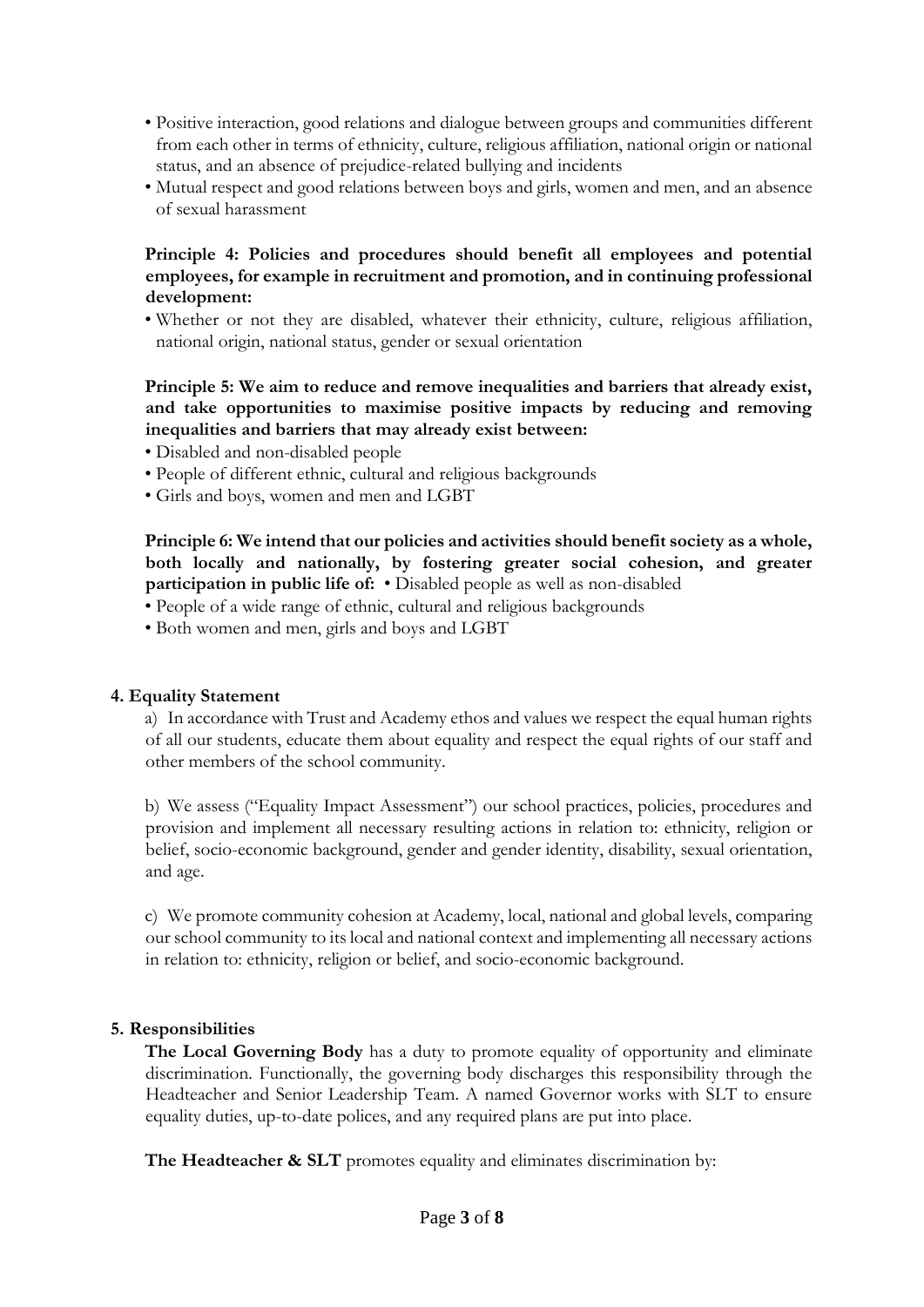- raising awareness of all the duties within the whole school community;
- ensuring understanding of the broad legal definition of disability;
- sensitively encouraging declaration of protected characteristics by children and young people, parents/carers, staff and other users of the school;
- ensuring that action plans are undertaken for all protected characteristics;
- ensuring that the principles of relevance, proportionality, reasonable adjustment and positive action are applied appropriately.
- providing appropriate training for staff, Governors and other members of the school community;
- monitor the outcomes and impact of provisions, criteria and practices on all groups, and respond with appropriate actions;
- in the event of expectations not being met, ensuring action is taken in accordance with the status of those involved.

#### **6. Action New Horizons is taking to eliminate unlawful discrimination, harassment and victimisation, advance equality of opportunity between different groups and foster good relations between different groups**

#### **a) Pupils' attainment and progress**

This school expects the highest possible standards. Staff have high expectations of all pupils and continually challenges them to reach higher standards. The school recognises and values all forms of achievement. We monitor and analyse pupil performance by ethnicity, gender, disability and special educational need and social background. Any disparities which are identified will be addressed through targeted interventions.

# **b) The quality of provision - teaching and learning**

All staff ensures the classroom is an inclusive environment in which pupils feel all contributions are valued. All possible steps are taken to include students who may otherwise be marginalized. We are mindful of students' experiences and starting points and we are responsive to pupils' different learning styles.

Student grouping is planned and varied to reflect the requirements of learners and their social development needs. Allocations to teaching groups are be kept under continual review and analysed by ethnicity, gender and background.

Staff will use a range of methods and strategies to assess pupil progress. Assessments are analysed for gender, cultural and social bias, and take account of access issues, e.g. print size.

# **c) The quality of provision - curriculum and other activities**

This school provides an appropriate curriculum for pupils of all backgrounds. We monitor and evaluate its effectiveness through target setting and attainment analysis. All students participate in the mainstream curriculum of the school.

The curriculum builds on students starting points and is differentiated appropriately to ensure the inclusion of:

- boys and girls
- students learning English as an additional language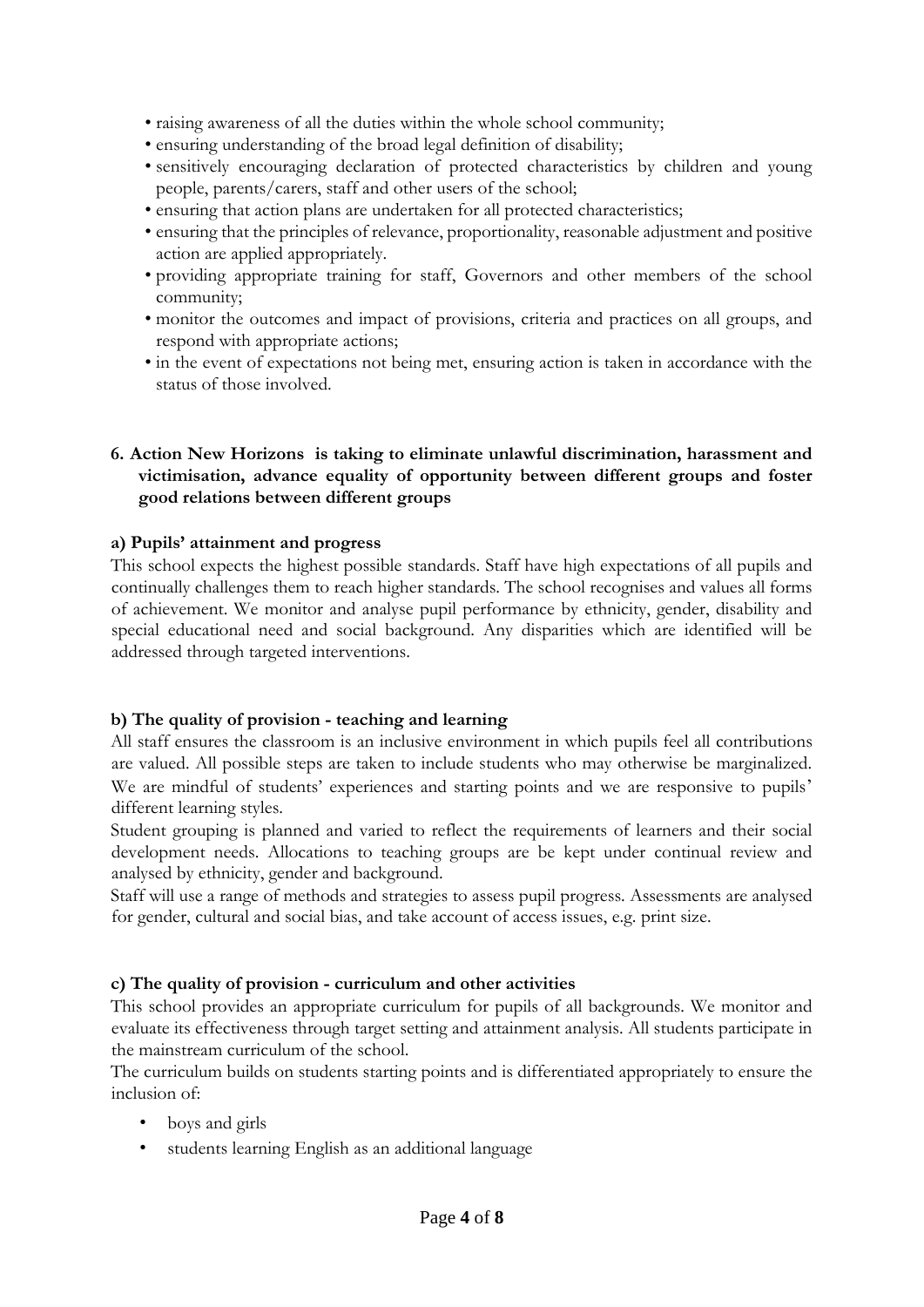- students from minority ethnic groups, including Gypsies and Travellers
- students who are gifted and talented
- students with SEN
- students with a disability
- students who are in public care
- students who are at risk of disaffection and exclusion
- LGBT young people

Each area of the curriculum is planned to incorporate the principles of equality and to promote positive attitudes to diversity. All subjects contribute to the spiritual, moral, social, and cultural development of all pupils. The content of the curriculum reflects and values diversity. It encourages pupils to explore bias and to challenge prejudice and stereotypes.

Extra curricular activities and special events e.g. school productions, cater for the interests and capabilities of all pupils and take account of parental preferences related to religion and culture.

### **d) The quality of provision – guidance and support**

We actively promote good personal and community relations and recognise diversity as having a positive role to play within the school. All staff are expected to foster a positive atmosphere of mutual respect and trust among boys and girls from all ethnic groups and range of abilities. Staff challenge stereotypes and foster students critical awareness and concepts of fairness, enabling them to detect bias and challenge inequalities.

Our pastoral support takes account of religious, cultural and ethnic differences, special educational needs, disability, as well as, the experiences and needs of Traveller pupils, refugees and asylum seekers' children. The school provides appropriate support for students learning English as an additional language and students are encouraged to use their home and community languages to enhance their learning

We expect work experience providers to demonstrate their commitment to equality, including disability, gender and race equality.

Victims of harassment and bullying are given appropriate support. The perpetrators are dealt with in line with school policy and are provided with relevant support to consider and modify their behaviour.

#### **e) Behaviour and Attendance**

This school expects high standards of behaviour from all students, appropriate for their developmental level.

We have procedures for disciplining pupils and managing behaviour that are fair and applied equally to all. All staff are expected to operate consistent systems of rewards and consequences. It is recognised that cultural background and disability may affect behaviour. Our school takes this into account when dealing with incidents of unacceptable behaviour. Clear procedures are in place so that all forms of bullying and harassment, including racism and harassment related to disability, sexism and homophobia, are dealt with promptly, firmly and consistently and are in line with policies and guidance such as those for anti-bullying and dealing with racist incidents. All forms of harassment are recorded, monitored and dealt with in line with relevant school policies. All staff are trained to deal effectively with bullying, racist incidents, racial harassment and prejudice and are offered support in handling such matters.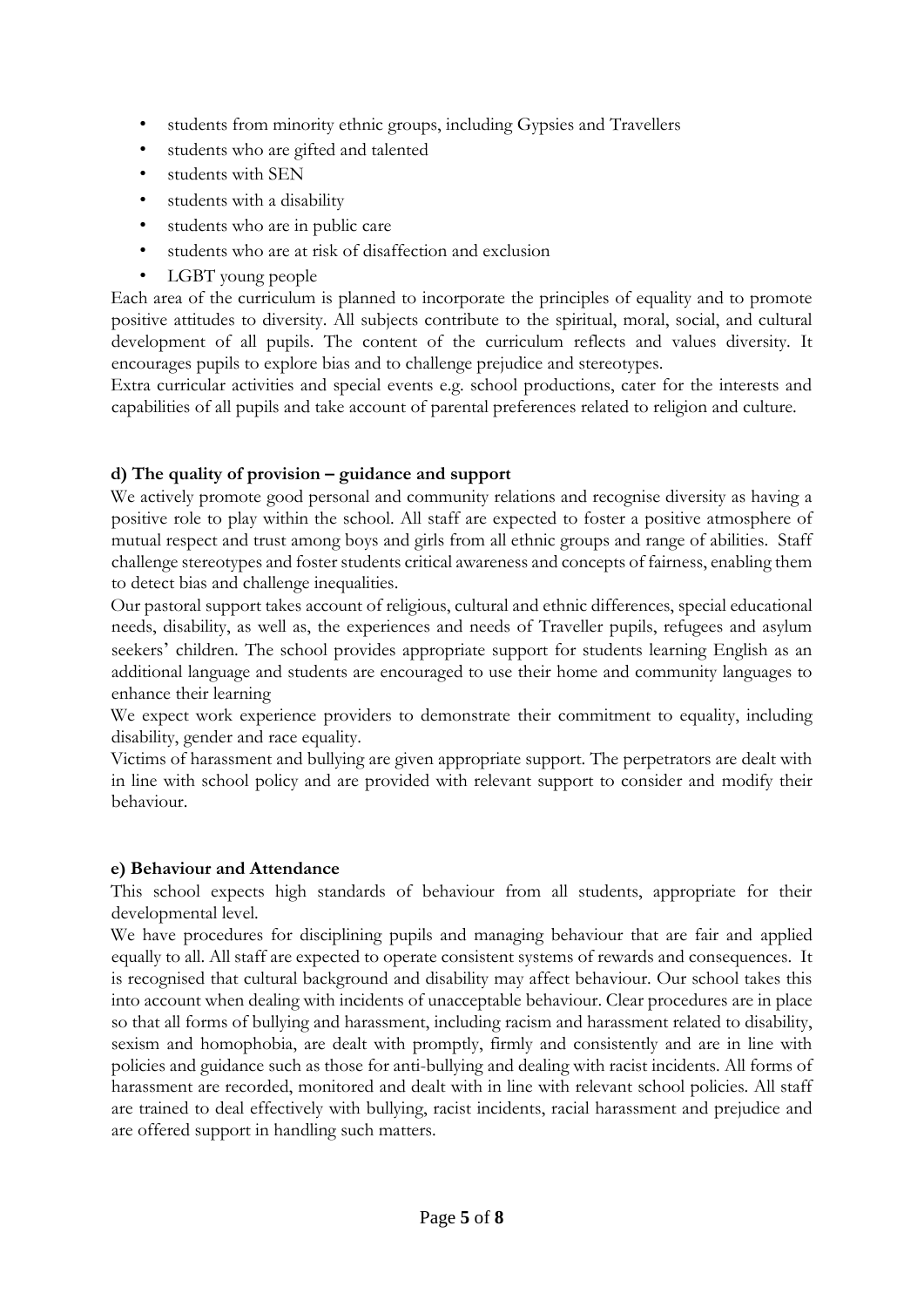We encourage staff to explore their own views and attitudes to difference and to monitor their practice in relation to this policy. Adults in school take care to lead through example, demonstrating high expectations of all students.

We monitor exclusions by gender, ethnicity and special educational needs. Background is also considered. This school will take all reasonable steps to prevent the exclusion of a student for a reason related to any disability they may have.

Students, staff and parents are aware of policies and procedures for dealing with harassment. They know that any language or behaviour, which is racist, sexist, homophobic or potentially damaging to any minority group, is always unacceptable and will not be tolerated. Information and advice on attendance and exclusion is made available to parents/carers in accessible formats such as relevant community languages and large print.

We make provision for leave of absence for religious observance, for staff as well as, students. We monitor attendance by gender, ethnicity and special educational needs. Background is also considered. Action is taken in order to address any disparities between different groups of pupils. The school will fully support children with long-term medical needs who may have an erratic attendance because they are in and out of hospital.

We expect full-time attendance of Traveller and Gypsy students.

#### **f) Partnership with students, parents, carers and the wider community**

We monitor parental involvement and look to raise participation of under-represented groups of parents and sections of the community. Information and meetings for parents are made accessible for all. This school encourages participation of under-represented groups in areas of employment. e.g.: through work experience placements.

Progress reports to parents/carers are clearly written and free from jargon to encourage parents to participate in their child's education. Where necessary information is available in languages and formats other than English. Parents with a disability or with learning difficulties will be able to access school's information.

Parents are fully involved in the school-based response for their child with special educational needs, understand the purpose of any intervention or programme of action and are told about the parent partnership service when SEN is identified.

When necessary, the school works in partnership with parents and the community to address specific incidents and to develop positive attitudes to difference.

The school's premises and facilities are equally available and accessible for use by all groups within the community.

#### **g) Leadership and management**

Steps are taken to ensure the school's admission process is fair and equitable to all pupils, including short-stay Traveller and Refugee pupils and those with English as an additional language. This school does not discriminate against a disabled student in the arrangements it makes for determining admission.

We will admit students with already identified special educational needs. Students with Educational Health care Plans will always be admitted unless, through the statutory assessment process, it is demonstrated that the student's inclusion would be incompatible with the efficient education of other children or it would be unsuitable for the age, ability, aptitude or SEN of the child or young person.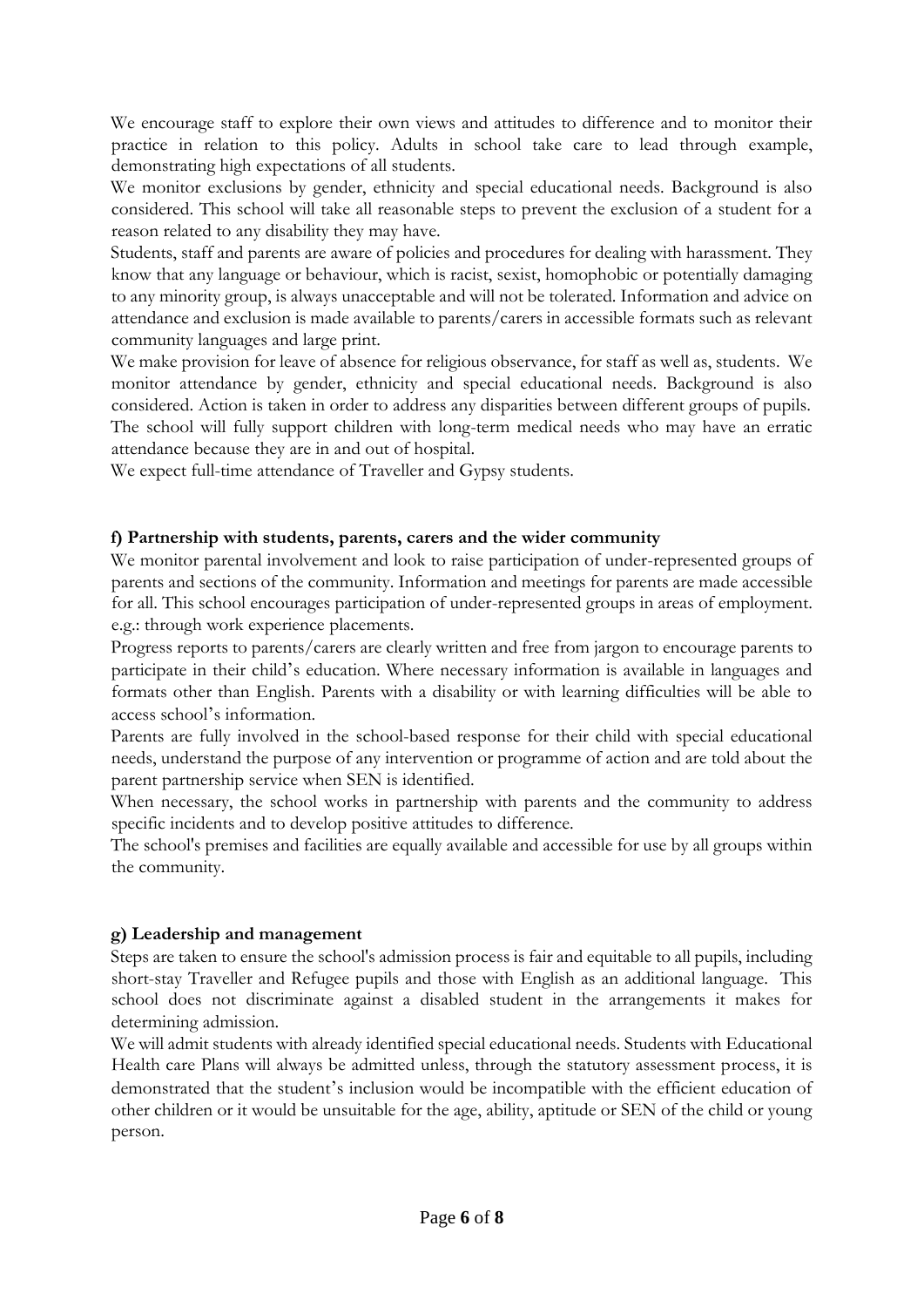Comprehensive information about students' ethnicity, first language, religion, physical needs, diet etc. is included in admissions forms and gathered at admissions interview.

The school adheres to recruitment and selection procedures which are fair, equitable and in line with statutory duties.

We welcome people from under-represented groups to apply for positions at all levels in the school and ensure recruitment and selection processes are monitored. Equality and diversity issues are reflected in our school's employment practices.

Everyone associated with the school is informed of the contents of this policy. All staff and visitors must support the ethos of the school, promoting equality and challenging bias and stereotyping wherever they observe it. We will ensure that staff training continually highlights equality issues. Equality is incorporated in the induction programme for new staff.

The skills of all staff, including non-teaching and part-time staff are recognised and valued. All staff are given status and support and are encouraged to share their knowledge.

Staff and visitors provide a wide range of role models and the school strives to reflect the diversity of the local and wider community.

This school opposes all forms of racism, homophobia, prejudice and discrimination.

#### **h) Linguistic Diversity**

We welcome the diversity of languages in our school and we give them all status and value. We look for opportunities to use our languages to enrich the curricular experience of all our pupils and we draw upon the expertise of our school community wherever possible.

#### **7. New Horizons Children's Academy Equality Objectives**

- To monitor and analyse pupil achievement and progress by race, gender and disability and to act on any trends or patterns that require additional support for children. We are committed to "close the gap" in all groups in our school.
- To review levels of parent and pupil engagement in learning and school life, across all activities to ensure equity and fairness in access and engagement. We believe in entitlement.
- To ensure that there is equal and appropriate treatment in employment, training and recruitment opportunities for all employees. We aim to adopt best practice across our school workforce.

#### **8. Covid-19**

When a pupil is absent from school due to self-isolating as a result of Covid-19, the following measures will be put into place:

• Increased endeavours across all schools to ensure pupil contact & parental engagement for the most disadvantaged and those with SEND.